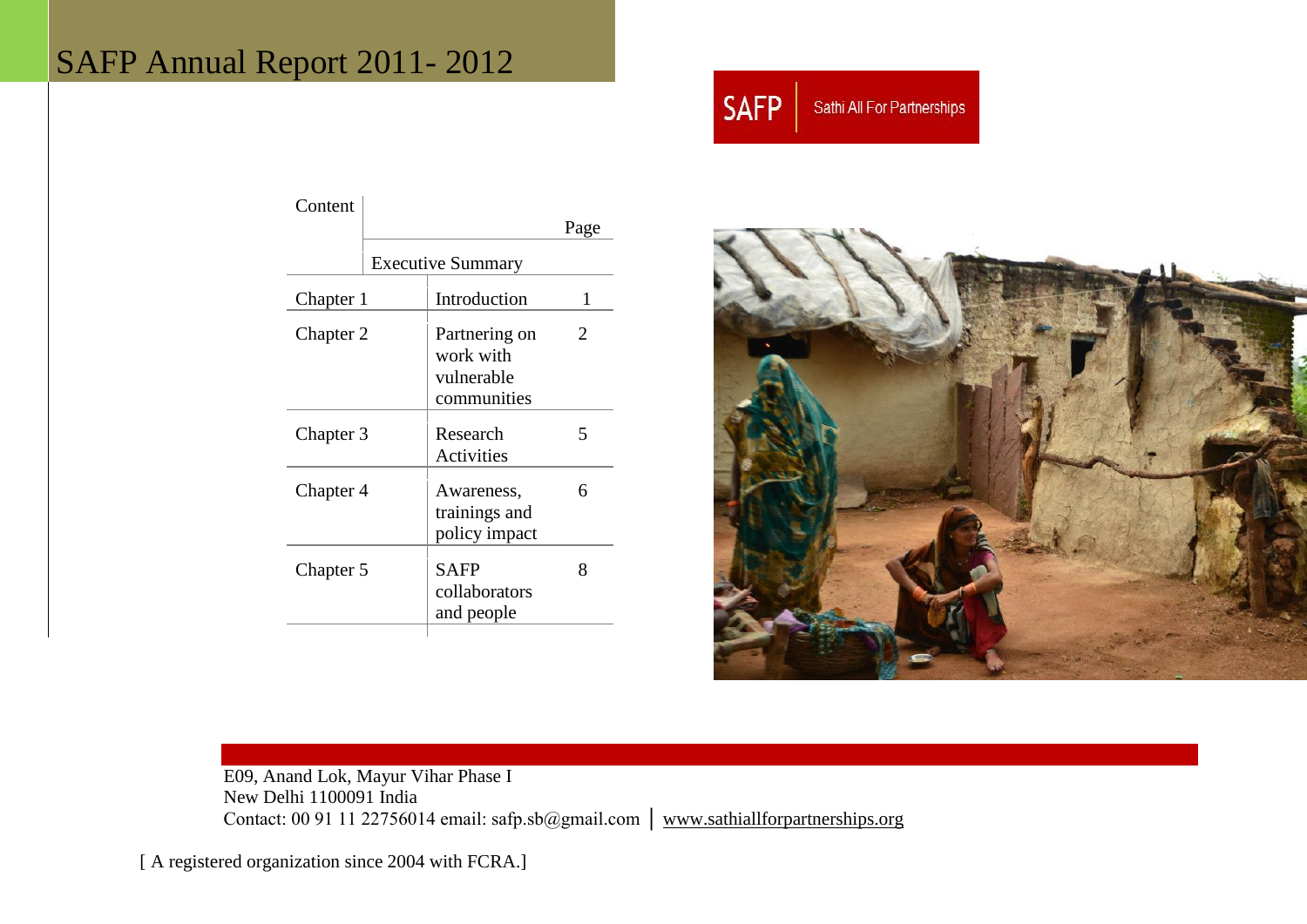## **Annual Report SAFP 2011-2012**

## **Chapter 1 Introduction**

SAFP this year were focused on consolidating partnerships and contributing to networks that it has memberships of. SAFP has experimented with collaborative learning to establish partnerships across class, caste and gender. SAFP program director trained water engineers and staff members of DACCAR, an NGO in Afghanistan. Towards this she developed a training manual on sector wide gender mainstreaming mechanism. SAFP was also invited on 30 -31 May 2011 to an International Conference on land and housing in Ramallah Palestine. A paper on women and security was presented at this workshop by SAFP. These two were very significant experiences for SAFP as we could see SAFP work in context of conflict areas. IPAC training on women and conflict 1235 SRC was thus a process that got informed from the experience of SAFP staff members exposure to looking at conflict areas with a gender lens.

From the month of June SAFP intensively work on the Dalit study project. From 12- 13 July a training program on research methodology for MWCD dalit study was formalized through an inception workshop, jointly organized by GSDS and SAFP. From then on field work to gather data began with the first field trip that was organized on 10-13 August where in a team from NACDOR and SAFP traveled to Jodhpur and Jaisalmer and to Patna for dalit study data collection.

The work with Equal Saree and Zaida Muxi got to a formal collaboration. The Dalit Study for together five sets of NGOs to work together with SAFP on a specific funded process. While work with CWLR partners continued as before to take situation in local areas for advocacy and lobby at higher levels for example with the NGO called Towards Action and Learning (TAAL) in Madhya Pradesh, SAFP has developed work on women and land. TAAL invited SAFP to documents its work on 16-18 September in Shivpuri on child rights and convergence. The documentation of the report done by SAFP was further utlised for advocacy in Delhi. The work with Equal Saree and Zaida Muxi got to a formal collaboration.

This year thus saw SAFP partnerships strengthening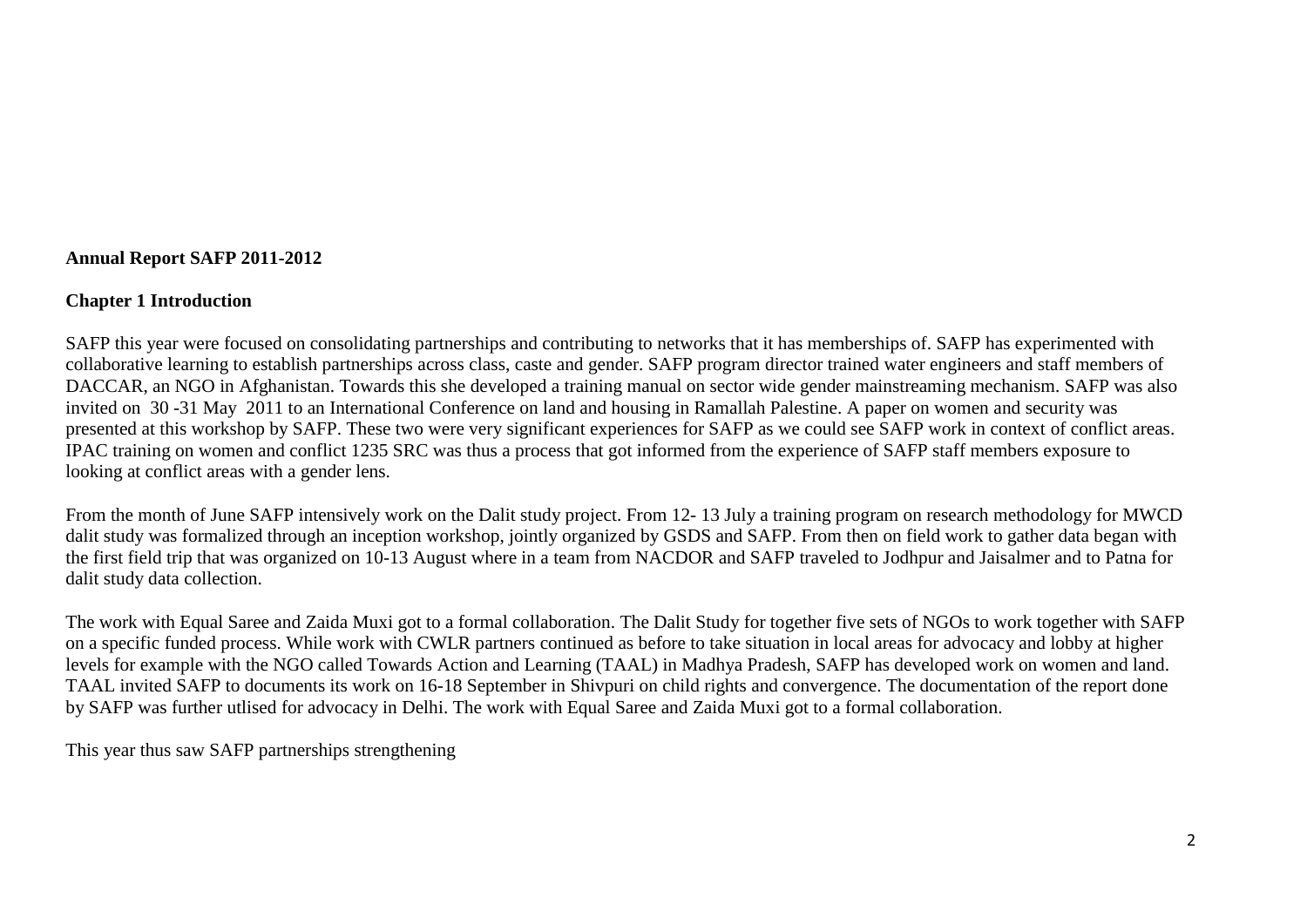# **Chapter 2 : Partnering on work with vulnerable communities**

## **Work with Tribal Dalit and Muslims from under poverty line**

SAFP worked with CWLR member Ms Naheed Aqueel in Lukhnow and Barabanki to understand the livelihood initiatives by Prayatna Foundation. SAFP participated in a public hearing organize by the foundation to speak about gender district plans as well as livelihood infrastructure that needs to be provided by the government to communities that need to be included in local area development planning. Towards this end SAFP was introduced to the district magistrate of Barabanki to explain how designing a women resource zone could help in planning of the district in favor of the administration. The government did need to demonstrate how it is working to address gender inequality. The district magistrate shared their contact details and correspondence between Prayatna Foundation, SAFP and district administration ensued wherein SAFP provide technical input on how to make social infrastructure and production centres in a way they are accessed by women and managed by Dalit and Muslim women groups.

Similar work was developed by SAFP with CWLR members in Chhattisgarh. Mr Devjeet Nadi and Dr Debjani Mukherjee worked with SAFP programme director to draft concept notes that impacted the district Gender plan of Rajnandgaon. The ideas were then discussed with mayor of Bilaspur who invited architects and local NGOs to work on the redesigning of vegetable vending market that was allotted spaces where women could sell vegetables. These spaces were designed as plat forms raised from ground level to create storage space below such that the left over vegetables and equipment could be stored away when the vending tasks are over.

## **Work with Unorganized Sector Workers**

SAFP has been one of the core members of the National Alliance for Labor Rights and as a part of this partnership it has worked with workers of different sectors and attended meetings to develop the alliance through the following activities

Work With Women : The 10 December SAFP claim the city by night walk aimed at sending the lieutenant governor of Delhi a petition entertaining all the demands mentioned above. Ms Shreya talukdar organsed this walk. To create a participation level that was enormous. People from all walks of life came out to voice their opinion. There were students, volunteers from non -governmental organisations like Manzil ,CYC, media as well as Social activists. With several slogans in hand we marched from Statesman House to Jantar Mantar. At Jantar Mantar we concluded with a short programme. People sang songs for the safety of women , movies were aired on recent episodes of eve teasing in Delhi. Social leaders spoke on behalf of their worker groups and the unfavorable environment and misery they are exposed to you. Students formed bands and sang for their rights. Several such issues were highlighted and the walk concluded with the signing of the petition. The walk was an indicator of SAFP work and collaboration on women empowerment.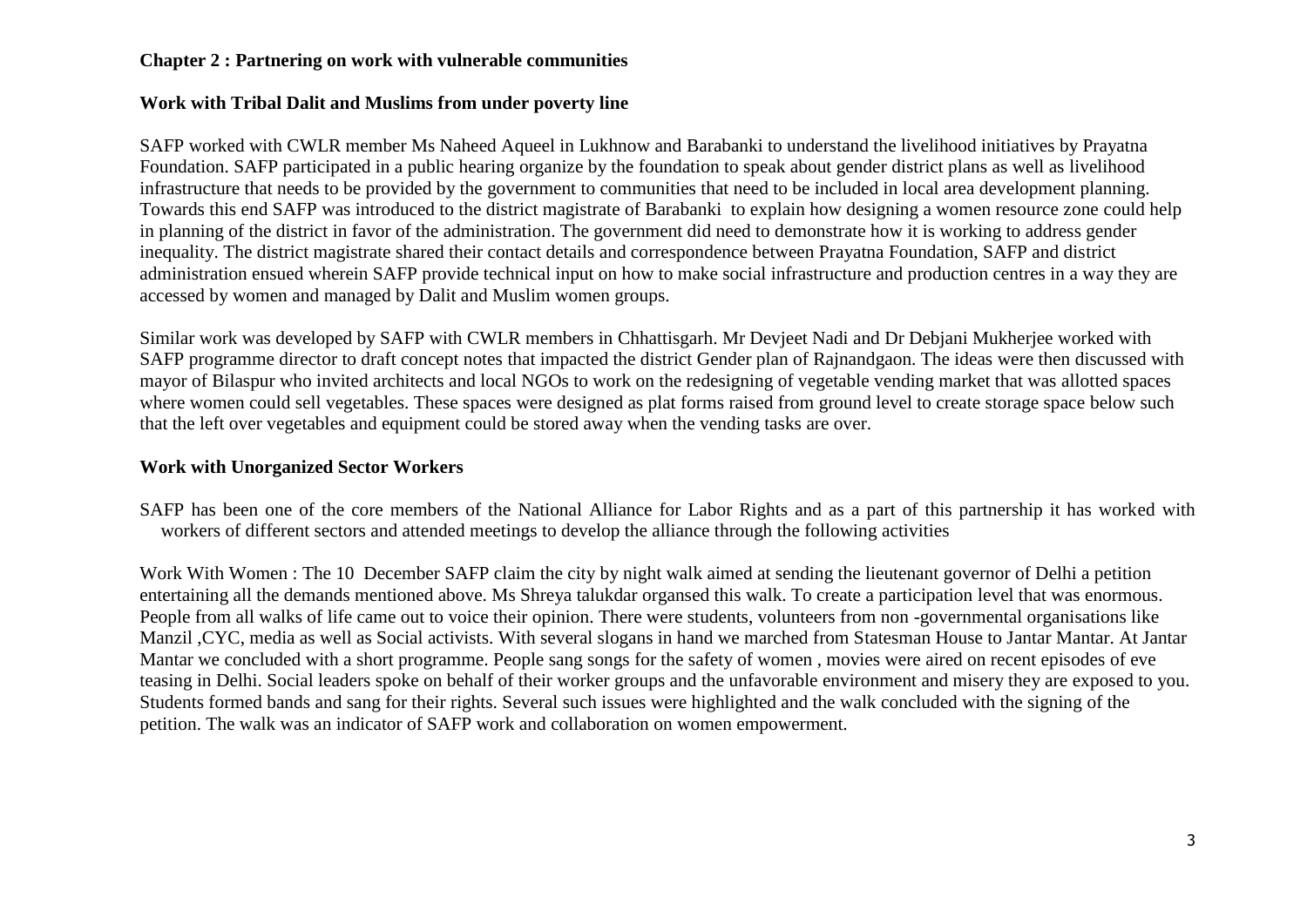## **Chapter 3 Research activities**

## **GENDER URBANISM AND INCLUSION – Sustainability, participation and urban regeneration.**

Urban planning can intervene to empower most vulnerable sectors of society, especially women. With this intension a research paper was drafted by SAFP interns from Spain who designed an international exchange program with university students, professionals and NGO's to discuss solutions through urban local planning to problems relating to management of resources and social exclusion. SAFP approached organization's in Spain, Italy and the Norway Embassy in Delhi and institutions like School of Planning and Architecture, Delhi University, Jamia School of Planning and Architecture and their Social Work Departments to host and train the international students as part of the co curriculum learning. As a result a literature review on gender urbanism was conducted by Clara Amat and shared with the Sarojini Naidu Women Studies Centre of Jamia Millia Islamia. This effort resulted in the possibility of Spanish students being hosted by Jamia University to exchange ideas on gender urbanism.

#### **A study on safe city for children, youth and women**

A study on safe city for children, youth and women was conducted in context of Delhi with the purpose of collecting data that could be presented at the safe city walk 2011 in December. SAFP interns used focus group discussions to collate data from "youth hangouts" in the city to understand which areas in Delhi are considered safe by the youth and women. This study was assisted in proposing to Ministry of Women Child to list this topic as a research priority for major cities in India. It is matter of satisfaction that the Ministry did include this research area as a focus area and advertised this issue in its call for research proposals for the year.

## **Women in agriculture and food security**

A scoping study in context of state level policies and plans was conducted by SAFP as part of a network effort. Towards this end CWLR members were invited to present their work on women and agriculture in two consultations organized Food Water Security Coalition India. our agricultural policy, we fail to consider issues like nutrition and food security, climate change, and the significant but often unrecognized fact that 70% of the world's farmers are women. Women produce 90% of the staple food crops, such as rice and maize—the crops that feed the world. Women also prepare these crops for household and community consumption, eating last or not at all when food is scarce. And women do the majority of tasks that involve close proximity to the environment, such as farming and fetching water, and hence shoulder a disproportionate amount of the danger associated with pollution and climate change. Women's agricultural empowerment is an issue of economic as well as gender justice as women produce the majority of the world's food but own less than 2% of the land. Women have equal right to enjoy the profits of their labor and the peace of mind of knowing their daughters can inherit the land they farm yet effects from 2005 amendment of Hindu succession act have not been studies at a state level to understand if the law provision made a change. Women have the right to eat a full and balanced meal and to work in an environment not poisoned by toxic chemicals yet no base line figures have been collected to see if we have moved towards realization of this right.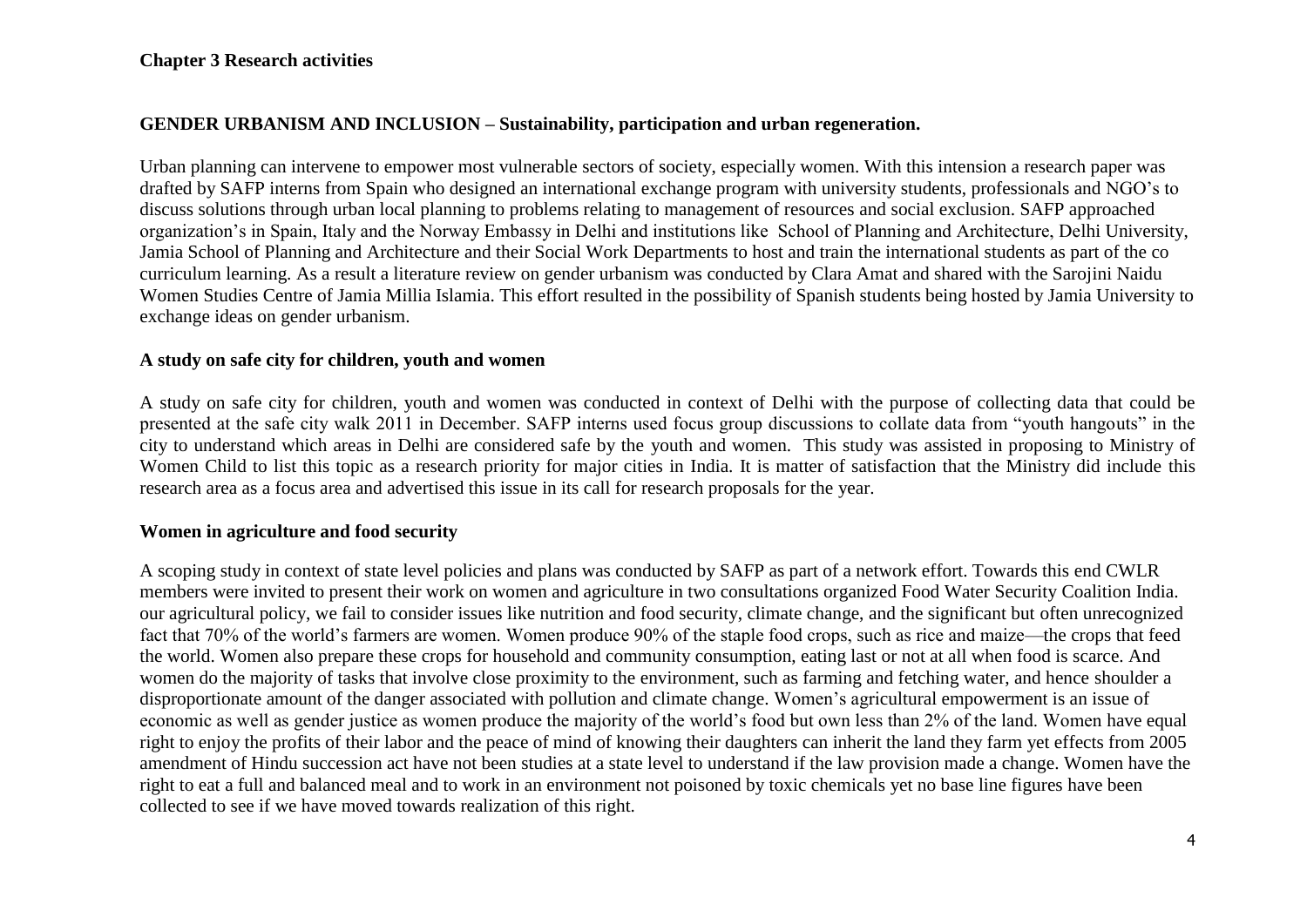Government has announced several programs to jump start the transformation towards gender equality yet targtetted populations need to be studied to provide base line date on the change we seek. SAFP and its partners are engaged in work where NGOs are teaching women sustainable farming techniques that maximize profit and nutritional value while supporting environmental preservation, community agricultural, and economic development. Women with help of Suzlon foundation have been trained to farm a diversity of crops for household consumption and higher profits, at the same time as they are equipped with techniques that enhance the ecological balance of natural ecosystems. These pilot experiences need to be set against state level stock taking on women agriculture and food security context.

## **Research on Food security and Livelihood Generation Activities with Farmers in Jehanabad:**

SAFP has worked on increasing resources for women since 2003 as a focus area in different states of India . All its work is in partnerships with local community based organizations. In 2009 SAFP and AMAN Trust signed an MOU to develop work on increasing women's resources through different programmatic interventions. This research was one such initiative. AMAN Trust, since 2003, has been working with communities and people affected by violence and conflict in states of Bihar, Jammu and Kashmir, Gujarat, Maharashtra, Delhi and the states of North East India. The nature of programmes have ranged from providing humanitarian aid to victims of violence, action-research on conflict issues and advocacy on government schemes in conflict zones. A significant target group of all these programmes are rural, margnalised and minority communities like Dalits, Muslims, women and landless agricultural labourers. In Bihar, AMAN has been working in over twenty villages of Jehanabad and Arwal districts of South Bihar that have experienced large-scale caste and extreme leftwing related violence. The programmes range from micro-finance and land-leasing, campaign and advocacy on Right To Food, MNREGA, Right To Education and other government schemes. AMAN has conducted several advocacy research with the migrants in Delhi who work in the informal sector like waste-pickers, cycle-rickshaw pullers and construction labourers. Majority of these migrants are from Bihar. The research team conducted 6 focus group discussions with farmer producer groups who produced and marketed agricultural like Besan, Sattu, Rice, Attaa and Dalia made by landless agricultural laborers in conflict affected district of Jehanabad, Bihar. This area is also considered to be rain-fed and endowed with highly fertile land. The products were sold out when Aman trust helped them market them in the local village markets and at an exhibition organised in Lucknow by crafts group Sanatkada. The research helped SAFP understand context in relation of food and water security issues such that these issues could be discussed with FWSCI for national level advocacy.

The above activity further helped SAFP and Aman to design a **socio-economic research to assess food security and initiate a livelihood generation programme** in the Bhaik village of Jehanabad in Bihar and Jamia Nagar locality in South Delhi will precede a set of activities in the project. **This project has the possibility of linking WRZ design created by SAFP with the intension of creating linkages between the production process in Bhaik and migrant communities living in Delhi who will benefit from the agricultural production as consumers**. A project team has been working in the village Bhaik and with migrant group from socially and economically vulnerable communities like landless agricultural labourers, Dalits, minorities and women. This programme however did not receive financial support and therefore provided conceptual clarity for future programme development.

**Dalit Study :** As mentioned earlier SAFP worked with its collaborators on this study through the year.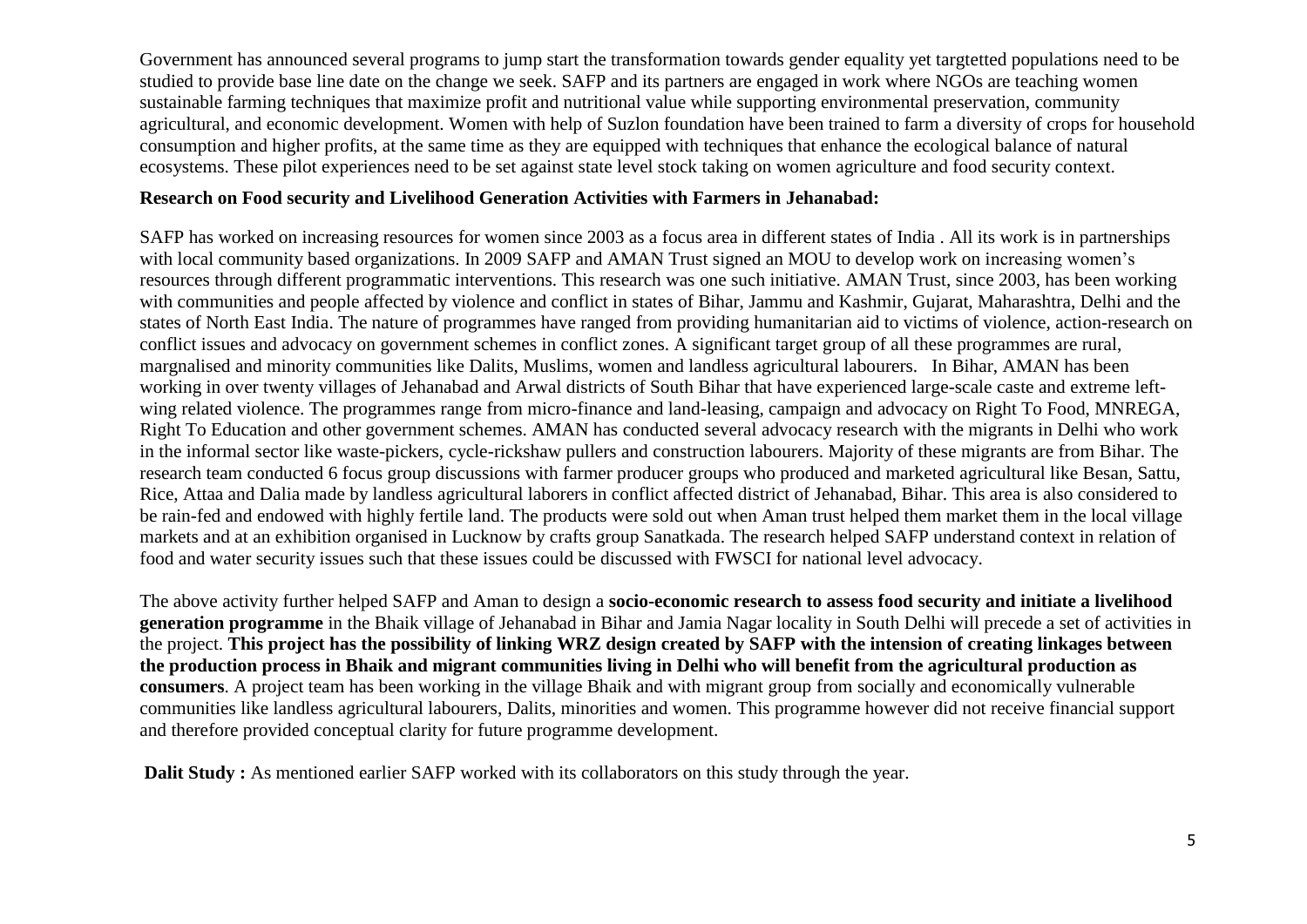# **Chapter 4 Awareness, Trainings and Policy Impact**

SAFP was invited to a number of events to speak and share experiences some of which are mentioned as under:

30 -31 May 2011 to an International Conference on land and housing in Ramallah Palestine. SAFP on Palestinian women's land rights was presented at the conference.

22 Sept 2011 at an event organized by India Alliance for Child Rights which was developing its CRC Alternate report for India and Child rights in the  $12<sup>th</sup>$  five year plan. The lessons learn from this experience were fed back into SAFP central theme of resource gap reduction through lessening of gender gaps. Towards this end on October 10-11 meetings were organized in Bhopal to link convergence programme to the district gender planning process.

 $3<sup>rd</sup>$  November 2011, SAFP was invited to be a part of the panel discussion by Alliance India for Rio+20 (Air+20) at Dy. Chairman's Hall, Constitution Club Rafi Marg New Delhi. This National Consultation on Rio+20 got together 50 Academia and activist who are active in civil society to input to the Rio +10 process. SAFP representative was the first speaker at the event who provided input for the major stakeholder group of women with Ms Priti Darooka from PWSCER and Ms Ms. Anita Nayar, from DAWN. A joint statement from the participants of the workshop was later sent as an input from the Alliance to Rio outcome document.

11-13 November An International Conference on Islamic art and architecture invited SAFP and its volunteers to present their work on WRZ in Okhla on  $12^{th}$  November.

14- 16 November, 2011 Gorakhpur Environmental Action Group, Disha and Women's Earth Alliance, USA (WEA) organised a three days training (women food security and climate change) from 14-16 November, 2011 focusing on the land entitlement and other rights of women farmers. SAFP was invited in this program on  $15<sup>th</sup>$  Nov, 2011 as an expert and trainer.

On 24<sup>th</sup> November 2011 SAFP delivered a lecture at the UGC National Seminar on Human Rights and Social Inclusion to highlight contemporary concerns.

24<sup>th</sup> November 2011. SAFP Presentation at the National Women Empowerment Mission office at Janpath hotel, Delhi.

28 November 2011, ISST organized a launch of their research on domestic violence and invited SAFP to make a presentation. SAFP undertook this to demonstrate that Kalyanpuri domestic violence could reduce only when the valuation of women increases in eyes of the perpetuators of violence at home. The stature of women needs to increase in eyes of the society at large for men to see women as their equal to begin desisting from violent behavior.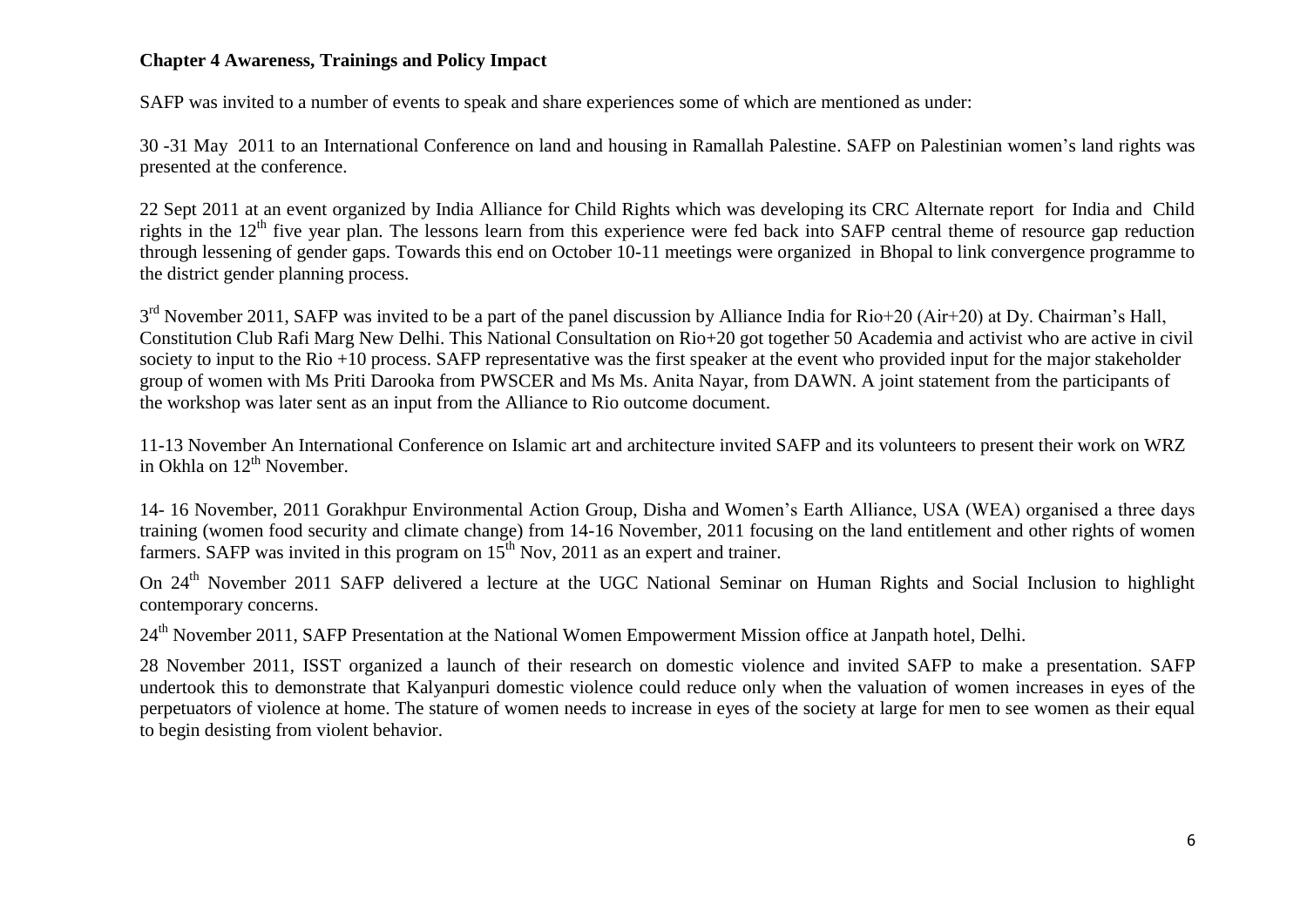28 November 2011, Public hearing on tribal women's claim on forest right by IGSSS . Tribal women present their experiences in applying for common and individual lands under Forest Rights Act before the eminent jury. The eminent jury gives their recommendations/ verdict which will be taken forward for advocacy. This event is the culmination of a series of advocacy events planned on the issues of literacy, land rights and gender, as part of the European Union-Welthungerhilfe project - 'Empowering Women: Access and Ownership over land and land based activities through education, legal literacy and advocacy in rural India'.

2<sup>nd</sup> of December, 2011, SAFP was invited to set up an advisory group to support and strategize the advocacy activities with MPs associated with 'Jansatyagraha Yatra' a non-violent mass movement pioneered by Ekta Parishad. The Yatra is meant to ensure the enactment of 'Comprehensive National Land Reforms Act' to establish a society free from hunger, fear and corruption. The agenda for the Parliamentary-Advocacy Forum on the Land Reforms to enhance the parliamentarians' involvement and active participation to address the challenges were discussed where SAFP proposed that instead of asking for individual Pattas and implementation of laws peoples plan for developing and sustaining land for local use first should be drafted and defended.

10 December 2011: Ms Shreya Talukdar organized the claim your city by night walk and became the youth ICON. This interview captures the details [http://southasia.oneworld.net/archive/weekend/let-women-decide-whats-right-for-them#](http://southasia.oneworld.net/archive/weekend/let-women-decide-whats-right-for-them)

Feb 2012 WAGE Workshop Hotel Taj, Delhi : SAFP was invited to an event organize by WAGE in February 2012 to discuss recommendations towards women's role in promoting green economy. The participation of women in the green economy leads to both the empowerment of women, as well as to the sustainability of the environment. According to UNEP, the green economy results in improved human well-being and social equity, while significantly reduces environmental risks and ecological scarcities.The constitution of several countries (including India) does not permit discrimination on the grounds of gender. However, capacity building of women through special institutions, programs, scholarships and educational courses is the need of the hour. The implementation of policies for women's leadership, where women have "real power" is crucial. Initiatives to enable this must be implemented. For example, the Rajputana Society of Natural History has supported women representatives actively participating in government meetings. SAFP suggested steps to enhance the participation of women in the green economy include earmarking 20% of donor funds under UNFCCC for women's adaptation priorities; empowering women through community -based projects; ensuring that financing mechanisms are flexible, transparent and inclusive; complying with the Committee on the Elimination of Discrimination against Women (CEDAW) and UN gender rights commitments. Other wage recommendations were to facilitate the participation of women include safe working conditions; skill development and awareness generation programs; apprenticeships; vocational education programs and specific welfare facilities. Specific polices such as the Women in Apprenticeship and Non-traditional Occupations (WANTO) Act of 1992 in the US could be replicated in other countries as well to increase the percentage of women engaged in non-traditional occupation including jobs related to the green economy.